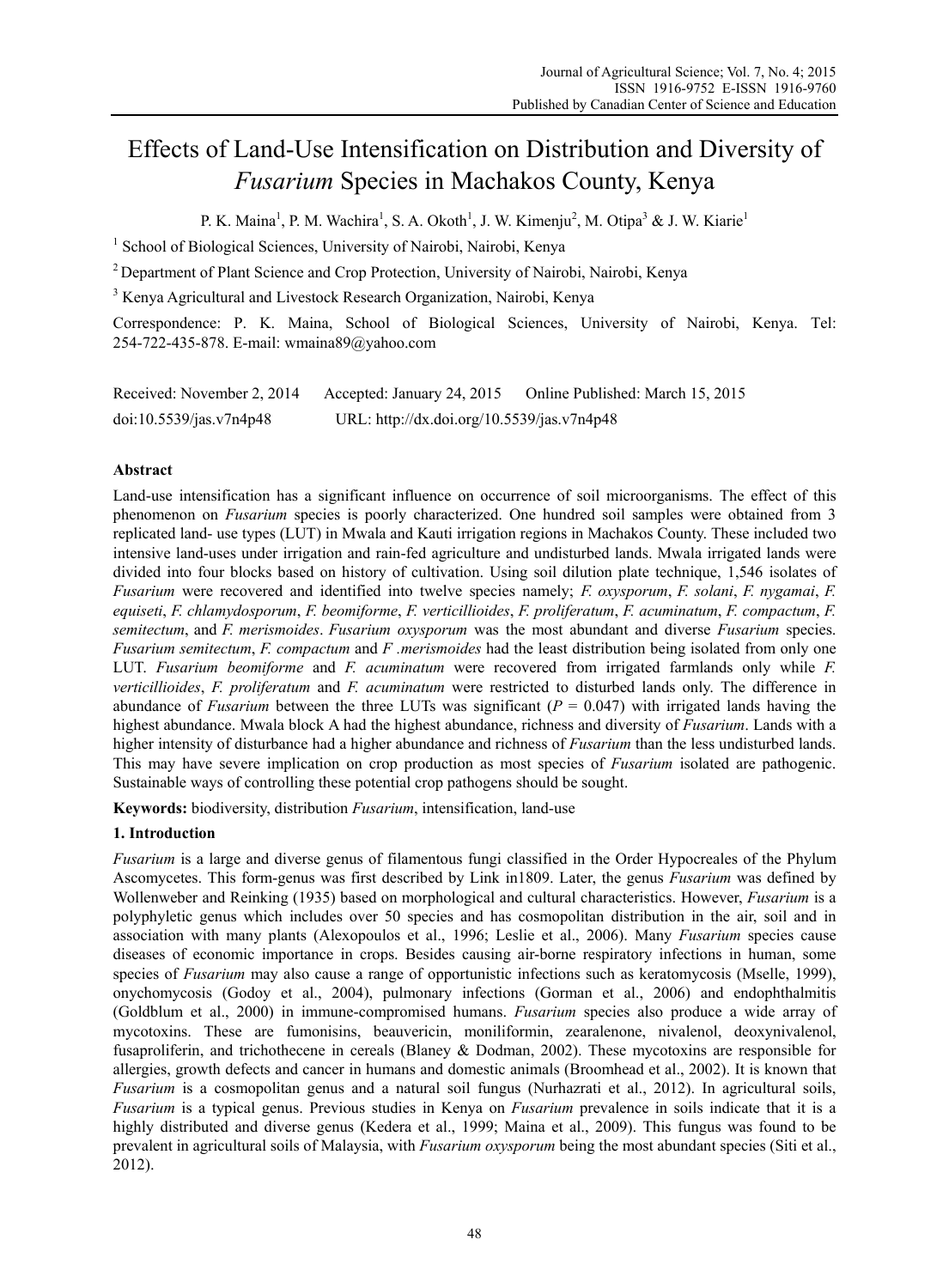The predominant interest in the genus *Fusarium* is its role as plant pathogens (Booth, 1971). *Fusarium* species cause a variety of serious plants diseases. These include vascular wilts, cankers, rots of seed, fruit, root and stem, and blights in a wide range of economically important crops. This is due to the fact that *Fusarium*  chlamydospores, conidia and hyphae are distributed widely in cultivated soil and soil debris (Bolkan et al., 1979). These propagules gain entry into the plant through cut surfaces of seeds, damaged roots and stem tissues of young and stressed plants. Infection through wounds caused by insects can also act as point of entry, therefore, causing diseases to susceptible plants (Leslie et al., 2006).

*Fusarium* species are able to survive in the soil for long periods of time as chlamydospores (Vakalounakis & Chalkias, 2004). These are resting spores of *Fusarium* species produced in the soil during periods of unfavorable conditions (Leslie et al., 2006). Many *Fusarium* species also exist as harmless saprobes in the soil while others establish long-term associations with crop plants as endophytes (Bacon & Hinton, 1996). A high diversity index of soil *Fusarium* species is important for their involvement in soil structure formation; decomposition of organic matter; toxin removal; and the cycling of carbon, nitrogen, phosphorus, and sulphur (Garbeva et al., 2004). However, the presence of diverse species of *Fusarium* in agricultural soil may lead to disease infection of susceptible plants (Silvestro et al., 2013). Apparently the cultivated soil is the most important source of *Fusarium* spores. Moreover, *Fusarium* inoculum is spread by air, infected debris and soils (Summerell et al., 2010).

The rapid increase in human population in Kenya has resulted in increased demand for food leading to rapid conversion of natural vegetation lands to agricultural lands. Some expansions have involved clearing natural forests and grasslands. Being largely semi-arid, Kenya experiences shortage of arable land leading to increased fragmentation and intensification of the available arable land. These land-use practices have major effects on soil biodiversity including increase in soil plant pathogenic species especially of *Fusarium* (Foley, 2005; Luque et al., 2005; Siti et al., 2012; Okoth et al., 2013). Silvestro et al. (2013) reported that the prevalence of *Fusarium* in agricultural soils is largely determined by plant species and soil depth. Prevalence of *Fusarium* in agricultural soil is a threat to the productivity of agricultural crops as all crops have a certain *Fusarium* species that infect them. Therefore, this study sought to determine the effect of land-use intensification on the occurrence, distribution and diversity of *Fusarium* species in Kenyan soils. The inventory obtained will form basis for comparison studies and possible policy formulations in an endeavor to produce food sustainably.

## **2. Materials and Methods**

## *2.1 Study Area*

The study was carried out in Kabaa irrigation scheme, Mbiuni location, Mwala Sub-county of Machakos County that experiences arid and semi-arid type of climate and also the temperature varies from 6  $\degree$ C to 29  $\degree$ C. Two regions were selected: Mwala and Kauti irrigation schemes. These areas were selected due to variations in landuse which includes intensive irrigated and rain-fed agriculture as well as undisturbed lands in the vicinity for comparison. In each region, soils were sampled from the 3 replicated LUTs. Mwala is located in lower midland zone 4, with cambisol soils. The main crops cultivated are French bean, tomato, onion, banana, kale, cabbage and passion fruit. The scheme is divided into four blocks (A to D) with A being the oldest block while D is the most recent. Kauti irrigation scheme lies in the upper midland zone 4 with alfisols and acrisols soils. The main crops grown here are French bean, kale, tomato, maize and coffee.

# *2.2 Soil Sampling*

Soil samples were collected from 3 major LUTs; from irrigated agricultural and rain-fed agricultural farmlands and from undisturbed lands. This was replicated in the two regions of Mwala and Kauti irrigation schemes. The main crops grown under irrigation include French bean, maize, tomatoes, common bean and kales. Under rain-fed agriculture, diverse crops are grown including maize, common beans, sorghum, cassava, kales, millet among other crops. The undisturbed lands are composed of native grasses and deciduous thorn bushes made of *Commiphora/Sanseveria* association. At each sampling point, 12 subsamples were collected from the top 20 cm of soil (Figure 1).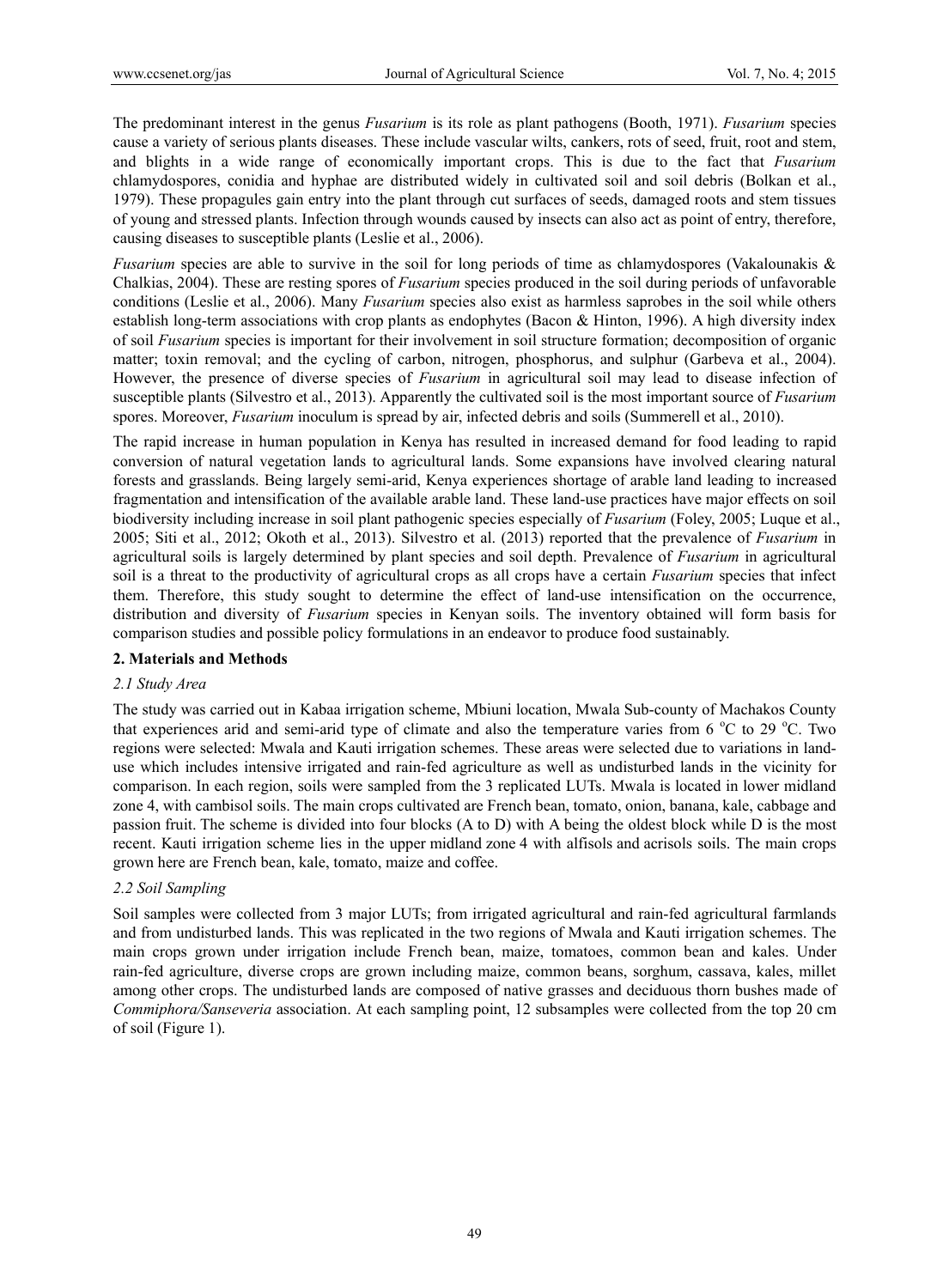

Figure 1. Schematic representation of the twelve soil sampling points which comprised one main sampling point

Soil samples were collected using a sterilised soil auger and mixed thoroughly before obtaining 100 g from this sample. To avoid cross-contamination between sampling points, the auger was sterilized between sampling points by using cotton wool soaked in 70% ethanol. The samples were put in paper bags and transported in the laboratory where they were stored at 5 °C awaiting further analysis. The soil samples were air-dried at room temperature ( $27 \pm 1$  °C) for 5 days and ground and then sieved with 0.5 mm sieve to separate larger particles. These soil samples were used for isolation and quantification of *Fusarium*.

## *2.3 Isolation of Fusarium from the Soil*

Soils were assayed using serial dilution plating method as described by Burgess et al. (1988) with 0.1% Tap Water Agar (Brayford, 1993). *Fusarium*-selective PCNB-Peptone Agar (PPA) media were used to recover *Fusarium* isolates from the soil. From each of the of soil sample, 10 g of air-dried soil were removed and added to 90 ml of sterile 0.1% Tap Water Agar. The mixture was vigorously agitated (200 rpm for 60 s on a Lab-Line Orbital shaker, Melrose Park, IL) and 10 ml of the resulting suspension were pipetted into a flask containing 90 ml of sterile distilled water. This procedure was repeated up to the third ten-fold dilution. Then, 1-ml aliquots from second and third dilutions, in three replicates, were aseptically pipetted on to the Petri dishes containing *Fusarium*-selective PPA media (Burgess et al., 1988). The Petri dishes were then incubated in an alternating temperature regime, 25 °C day/20 °C night, at about 65% relative humidity, under cool white fluorescent lights (Philips TL 40W/80 RS F40BLB) with a 12 h photoperiod for 7 to 10 days. Observations were made from the third day onwards for developing colonies.

## *2.4 Sub Culturing, Purification and Identification of Fusarium Species*

Colonies from PPA media were transferred to Spezieller Nahrstoffarmer Agar (SNA) media to form distinctive colonies and sporulation and incubated at 25 °C for 5 days (Leslie & Summerell, 2006). Subsequently, in order to obtain monosporic cultures of each colony formed on SNA, from which identification was based, very dilute inocula, of 5 to 10 spores per drop of suspension (when viewed at low power magnification), were prepared and spread on 2% plates. Germlings on 2% Tap Water Agar (TWA) were then sub cultured on SNA, Carnation-Leaf-Agar (CLA) and Potato-Dextrose-Agar (PDA) media, for growth and identification (Leslie & Summerell, 2006). PDA cultures were used to assess pigmentation and gross colony morphology. Cultures grown on SNA were evaluated for microconidia and for chlamydospores.

All the pure isolates sub cultured on PDA, CLA and SNA were incubated for ten to twenty days at 25 °C under fluorescent lamps (Sylvania cool white tubes) with a 12 h photoperiod. *Fusarium* species were identified by morphological characteristics (Brayford, 1993; Burgess et al., 1988; Leslie & Summerell, 2006; Nelson et al., 1983). After identification, the single spore cultures were preserved in agar slants of SNA in screw cap bottles at 4 °C and also in sterilized soil in screw cap bottles.

#### *2.5 Statistical Analyses*

The data obtained showing occurrence, richness and diversity of *Fusarium* species in the soil in relation to LUTs were analyzed using GenStat computer package, discovery edition. Data were first standardized before analyses to take into account the difference in sample numbers between the different LUTs. Data obtained on abundance were transformed using logarithm for normality. Analysis of variance was used to determine the effects of different land uses on occurrence, richness and diversity of *Fusarium* species. Diversity was calculated using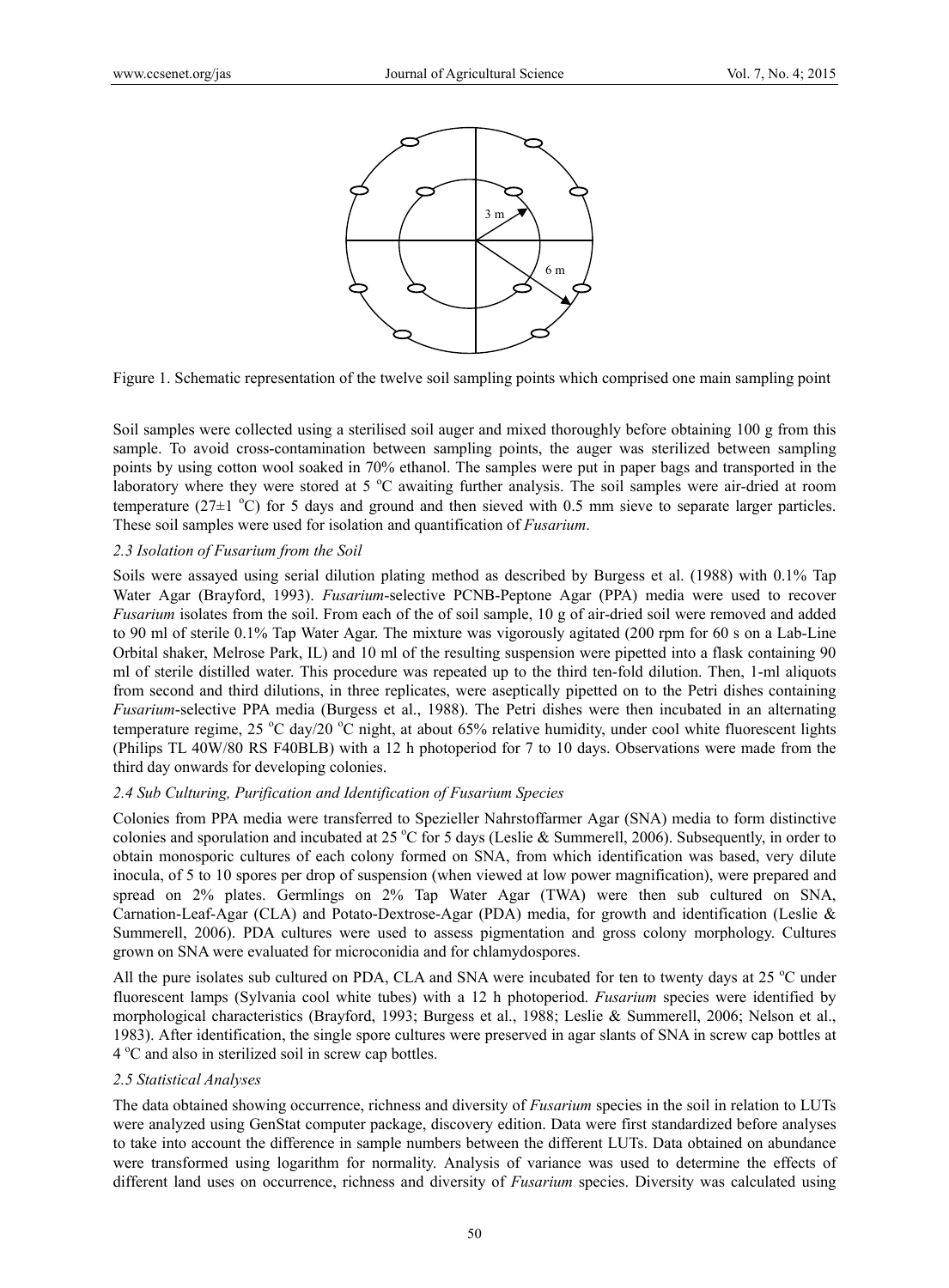Shannon's diversity index (H'). Significance was evaluated at  $P < 0.05$  for all analyses. Means found to be significantly different were separated using Tukey test at  $P < 0.05$ .

# **3. Results**

A total of 1,546 *Fusarium* isolates were recovered during the study. The identification of these isolates resulted into 12 *Fusarium* species (Table 1). *Fusarium oxysporum* was the most abundant *Fusarium* species, with a frequency of isolation of 60.9%, followed by *F. solani* at 16.3%. The two accounted for 77.2% of all *Fusarium*  isolates recovered. *Fusarium merismoides* had the least isolation frequency at 0.1% and was only isolated from Mwala rainfed farms (Table 1). Results further revealed that *F. oxysporum* and *F. solani* accounted for 97.4% of all fusaria isolated from the Mwala irrigation blocks.

|                            | Proportion (%) per land use type |                  |                      |                    |                  |                      | Overall              |  |
|----------------------------|----------------------------------|------------------|----------------------|--------------------|------------------|----------------------|----------------------|--|
| <b>Fusarium</b> species    | Mwala<br>irrigated               | Mwala<br>rainfed | Mwala<br>undisturbed | Kauti<br>irrigated | Kauti<br>rainfed | Kauti<br>undisturbed | proportion<br>$(\%)$ |  |
| F. oxysporum               | 75.9                             | 38.9             | 40                   | 22.2               | 27.3             | 18.2                 | 60.9                 |  |
| F. solani                  | 21.5                             | 7.7              | $\Omega$             | $\theta$           | 18.2             | 18.2                 | 16.3                 |  |
| F. nygamai                 | $\Omega$                         | 24.0             | 13.3                 | 2.2                | 9.1              | 9.1                  | 6.8                  |  |
| <i>F.</i> equiseti         | $\Omega$                         | 16.8             | $\mathbf{0}$         | 2.2                | 4.5              | 36.3                 | 5.0                  |  |
| F. chlamydosporum          | $\theta$                         | 9.7              | 6.7                  | 2.2                | 22.7             | 18.2                 | 3.5                  |  |
| F. beomiforme              | 0.4                              | $\theta$         | $\theta$             | 51.1               | $\mathbf{0}$     | $\theta$             | 3.0                  |  |
| F. verticillioides         | 0.8                              | 2.4              | $\boldsymbol{0}$     | 6.8                | $\mathbf{0}$     | $\theta$             | 1.5                  |  |
| F. proliferatum            | 1.0                              | $\theta$         | $\Omega$             | 2.2                | 18.2             | $\theta$             | 1.3                  |  |
| <i>F. acuminatum</i>       | 0.4                              | $\mathbf{0}$     | $\boldsymbol{0}$     | 11.1               | $\mathbf{0}$     | $\theta$             | 0.9                  |  |
| <i>F.</i> compactum        | $\theta$                         | $\mathbf{0}$     | 26.7                 | $\theta$           | $\mathbf{0}$     | $\theta$             | 0.5                  |  |
| <i>F.</i> semitectum       | $\theta$                         | $\theta$         | 13.3                 | $\theta$           | $\mathbf{0}$     | $\Omega$             | 0.2                  |  |
| <i>F. merismoides</i>      | $\theta$                         | 0.5              | $\boldsymbol{0}$     | $\theta$           | $\theta$         | $\Omega$             | 0.1                  |  |
| Frequency of isolation (%) | 63.4                             | 25.3             | 1.8                  | 5.5                | 2.7              | 1.3                  | 100%                 |  |

Table 1. Frequency of isolation of *Fusarium* species from different Land Use Types

The difference in abundance of *Fusarium* between the LUTs was significant (*P* = 0.047). The *Fusarium* Log (Abundance +1) for the irrigated, rainfed and undisturbed were, 3.49, 2.8 and 1.96, respectively (Figure 2). Lands with a higher intensity of disturbance had a higher abundance of soil *Fusarium* than the undisturbed farmlands as this was recorded in both Mwala and Kauti regions (Figures 3 and 4).



Figure 2. *Fusarium* mean Log (Abundance+1) for different LUTs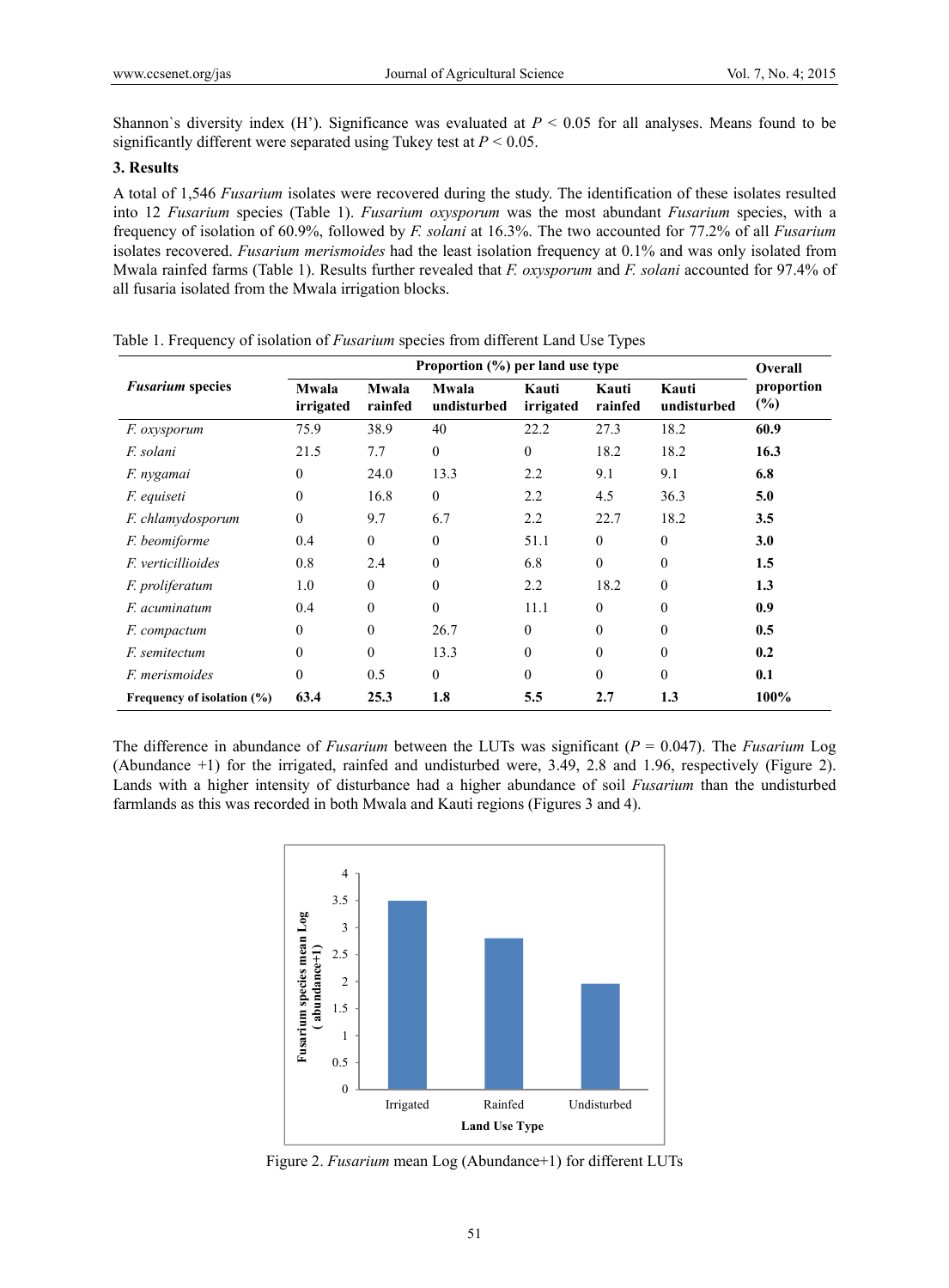

Figure 3. *Fusarium* mean Log (Abundance +1) within Mwala region



Figure 4. *Fusarium* mean Log (Abundance +1) within Kauti region

The relationship between LUT and abundance of soil *Fusarium* was clear. This was evidenced by the greater numbers of *Fusarium* recovered from irrigated LUT, followed by rainfed LUT, with undisturbed having least soil *Fusarium* in both schemes. Specifically, the difference in abundance of *Fusarium* species within Mwala irrigation blocks were not significant ( $P = 0.356$ ). Block A had a higher abundance of *Fusarium* compared to the rest (Figure 5). Block A has a longer history of disturbance than the other blocks and it accounted for 63.6% of *Fusarium* isolates from Mwala irrigated lands (Table 2). Block D which is a relatively recent irrigation block had the least isolation frequency of 2.1%.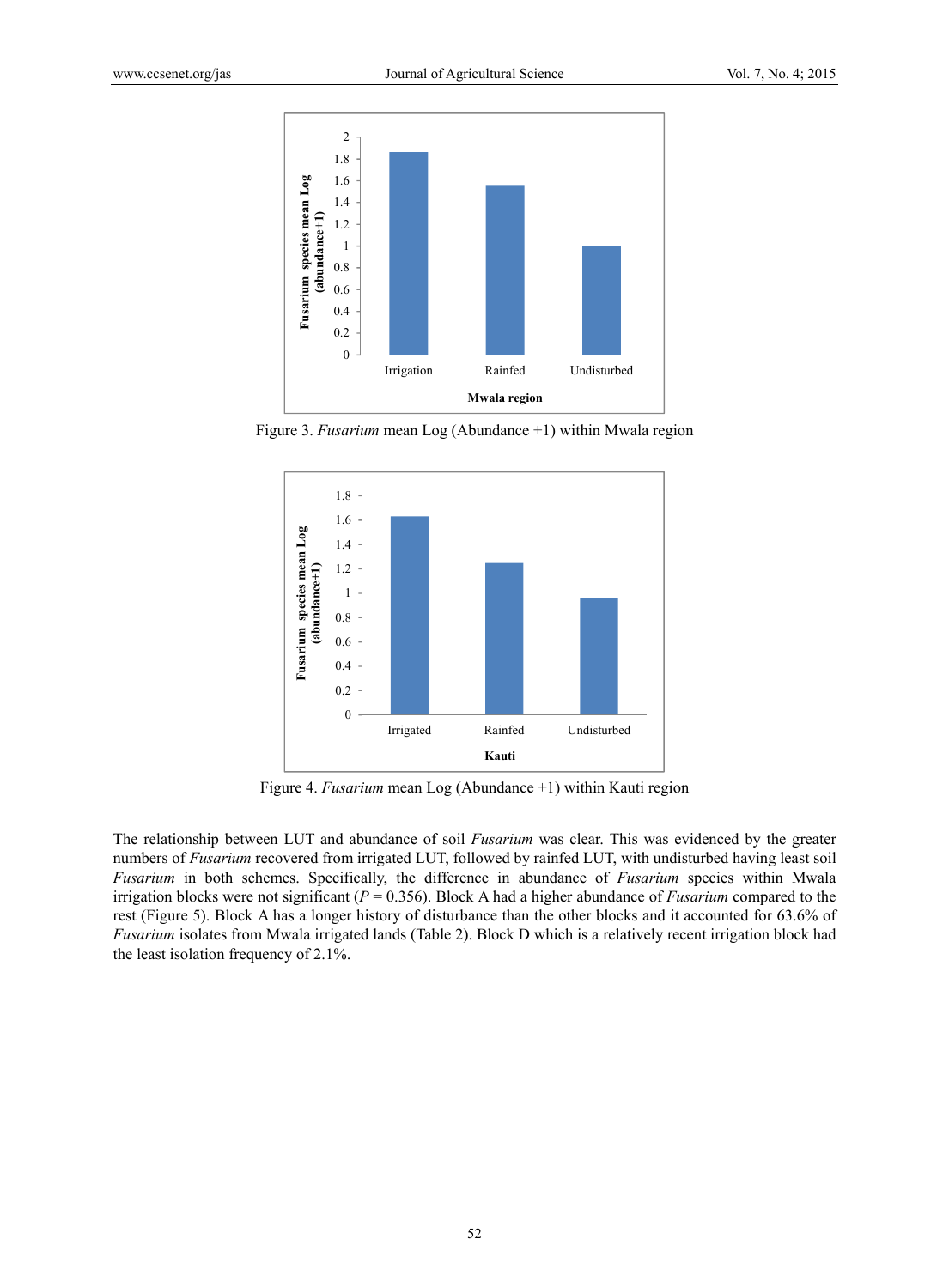|                       | % of isolation in the irrigation blocks |              |                  |                  |               |  |
|-----------------------|-----------------------------------------|--------------|------------------|------------------|---------------|--|
| Fusarium spp.         | $\mathbf{A}$                            | B            | $\mathbf C$      | D                | $\frac{0}{0}$ |  |
| F. oxysporum          | 72.3                                    | 82.9         | 82.1             | 72.7             | 75.9          |  |
| F. solani             | 25                                      | 13.8         | 16.1             | 3.3              | 21.4          |  |
| F. nygamai            | $\mathbf{0}$                            | $\mathbf{0}$ | $\mathbf{0}$     | $\mathbf{0}$     | $\bf{0}$      |  |
| F.equiseti            | $\theta$                                | $\mathbf{0}$ | $\theta$         | $\boldsymbol{0}$ | $\bf{0}$      |  |
| F. chlamydosporum     | $\theta$                                | $\theta$     | $\theta$         | $\theta$         | $\bf{0}$      |  |
| F. beomiforme         | 0.3                                     | 0.8          | $\boldsymbol{0}$ | $\theta$         | 0.4           |  |
| F. verticillioides    | 0.9                                     | 0.8          | $\theta$         | $\theta$         | 0.8           |  |
| F. proliferatum       | 0.9                                     | 1.6          | 1.8              | $\theta$         | 1.1           |  |
| F. acuminatum         | 0.6                                     | $\theta$     | $\theta$         | $\Omega$         | 0.4           |  |
| F. compactum          | $\mathbf{0}$                            | $\mathbf{0}$ | $\boldsymbol{0}$ | $\theta$         | $\bf{0}$      |  |
| F. semitectum         | $\theta$                                | $\theta$     | $\mathbf{0}$     | $\theta$         | $\mathbf{0}$  |  |
| <i>F. merismoides</i> | $\theta$                                | $\mathbf{0}$ | $\theta$         | $\mathbf{0}$     | $\bf{0}$      |  |
| $\frac{0}{0}$         | 63.6                                    | 23.6         | 10.7             | 2.1              | 100           |  |

#### Table 2. Frequency of isolation of *Fusarium* species in Mwala irrigation blocks



Figure 5. *Fusarium* mean Log (Abundance +1) within Mwala irrigation blocks

Among the *Fusarium* species, *F. oxysporum* had the widest distribution occurring in all the LUTs under study. *Fusarium nygamai*, *F. equiseti* and *F. chlamydosporum* also had a wide distribution. *Fusarium beomiforme* and *F. acuminatum* were only recovered from irrigated farmlands while *F. semitectum* and *F. compactum* were only isolated from undisturbed soils. Isolates of *F. beomiforme*, *F. verticillioides*, *F. proliferatum* and *F. acuminatum*  were only isolated from disturbed land use during this study while *Fusarium merismoides* was only isolated from land under rain-fed land use.

Results indicated that irrigated farmlands had the highest *Fusarium* species mean richness while undisturbed lands had the least richness. This indicated that intensity in land use had an influence on *Fusarium* species richness. Although there is no significant difference in *Fusarium* species richness across the LUTs (*P* = 0.825), the intensively cultivated lands had higher species richness than the undisturbed farmlands (Figure 6).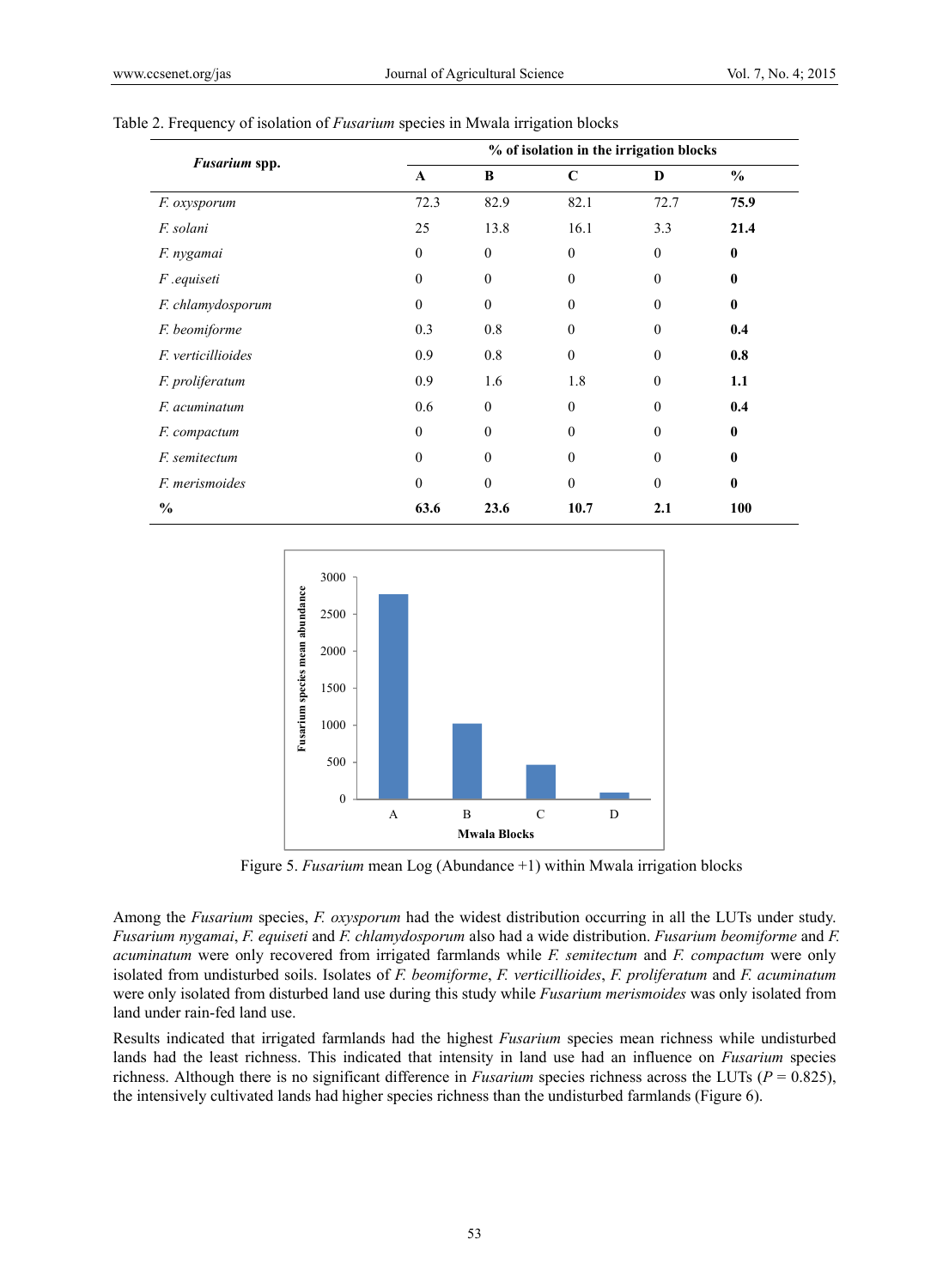

Figure 6. *Fusarium* species mean richness for different LUTs

The undisturbed lands had the lowest *Fusarium* species mean richness in both Mwala and Kauti regions (Table 3). The irrigated land use in Kauti had the highest mean richness followed by Mwala rain-fed land use (Table 3). Mwala region had a lower *Fusarium* mean richness than Kauti. The relationship on history of cultivation and richness was clear among Mwala irrigation blocks, with block A having the highest species richness, followed by block B. Block D, being the most recent irrigation block had the lowest richness (Figure 7). However, the difference in species richness between these irrigation blocks of Mwala was not significant (*P* = 0.353).

|  | Table 3. Fusarium species mean richness for different land use types. |  |  |
|--|-----------------------------------------------------------------------|--|--|
|  |                                                                       |  |  |
|  |                                                                       |  |  |
|  |                                                                       |  |  |

| Land use type | <b>Fusarium species mean richness</b> |       |  |  |
|---------------|---------------------------------------|-------|--|--|
|               | Mwala                                 | Kauti |  |  |
| Irrigated     | n                                     | x     |  |  |
| Rainfed       |                                       | h     |  |  |
| Undisturbed   |                                       |       |  |  |



Figure 7. *Fusarium* species mean richness within Mwala irrigation blocks

During this study, the diversity of *Fusarium* species in different LUTs did not show any significant difference (*P*  = 0.063), neither was there a relationship observed between the intensity of land-use and *Fusarium* species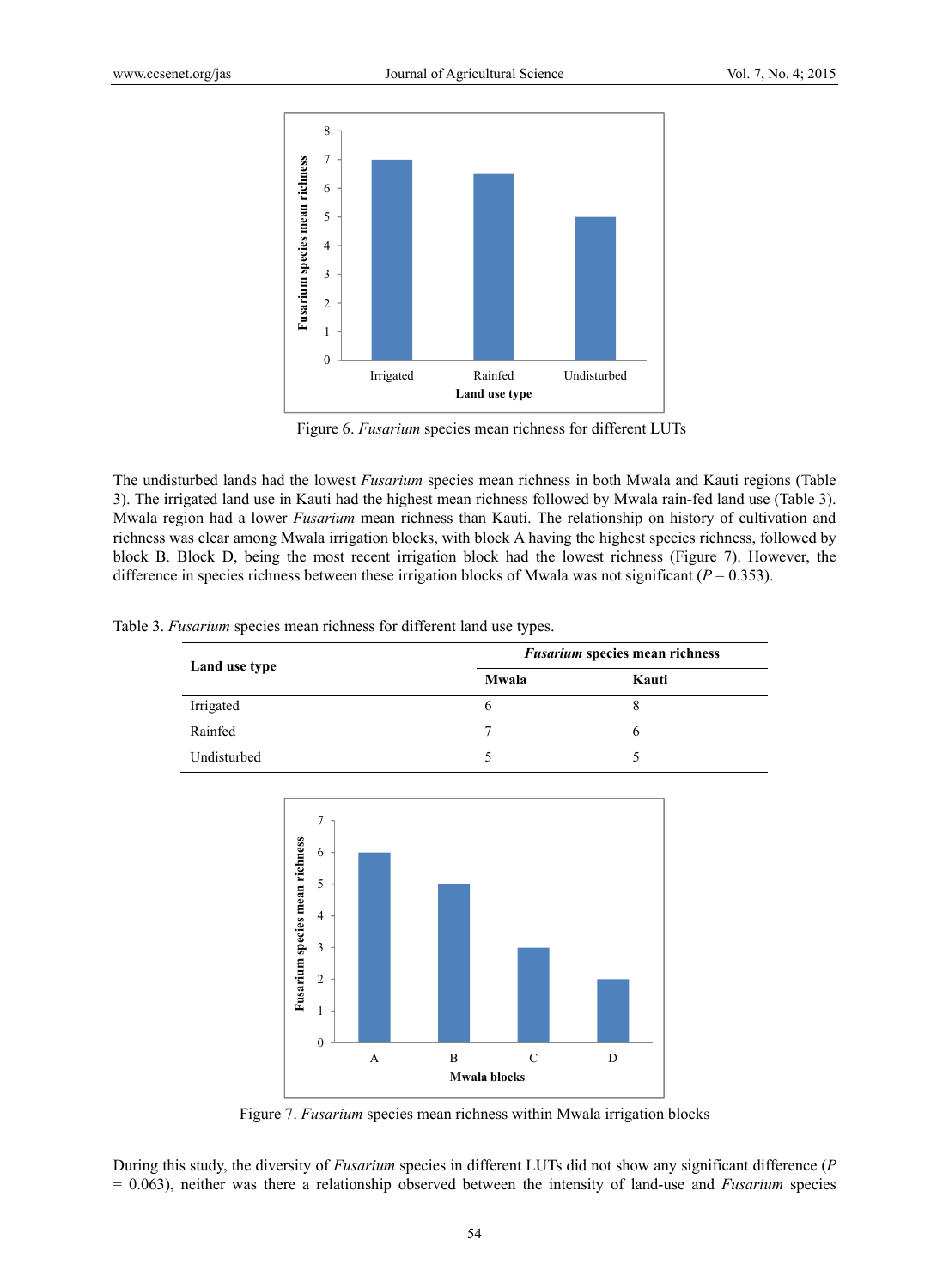diversity. Overall, rainfed land-use had the highest diversity followed by undisturbed lands (Figure 8). This trend was evident in both Mwala and Kauti regions. In comparison, Kauti rain-fed land-use had the greatest *Fusarium* species mean index ( $H' = 1.669$ ), followed by Mwala rain-fed land-use ( $H' = 1.548$ ) while Mwala irrigated land-use had the least mean Shannon index  $(H' = 0.671)$ .



Figure 8. *Fusarium* species mean Shannon indices for different LUTs

Results further indicated that the history of cultivation had no influence on diversity of *Fusarium* species. Within Mwala irrigation blocks, block A had the highest diversity, followed by D while C was least diverse (Figure 9).



Figure 9. *Fusarium* species mean Shannon indices within Mwala irrigation blocks

## **4. Discussion**

This study has revealed prevalence of *Fusarium* species in the soils of Kabaa irrigation scheme where a total of 1,546 isolates of *Fusarium* species were obtained and characterized into 12 *Fusarium* species. These species are widely distributed in the irrigated, rainfed and disturbed soils in the study area. The results are in iIn agreement with this findings Silvestro et al. (2013) noted that *Fusarium* spp. is a cosmopolitan genus and a natural soil fungus. Members of this genus are ubiquitous in soil and have been isolated from various soil types in tropical and temperate regions, from desert soils to artic and alpine soils (Latiffah et al., 2007; Summerell et al., 2010). However, the majority of *Fusarium* species are recovered in cultivated soils especially near the soil surface. Wakelin et al. (2008) reported that *Fusarium* species occur widely in cultivated soils and is often associated with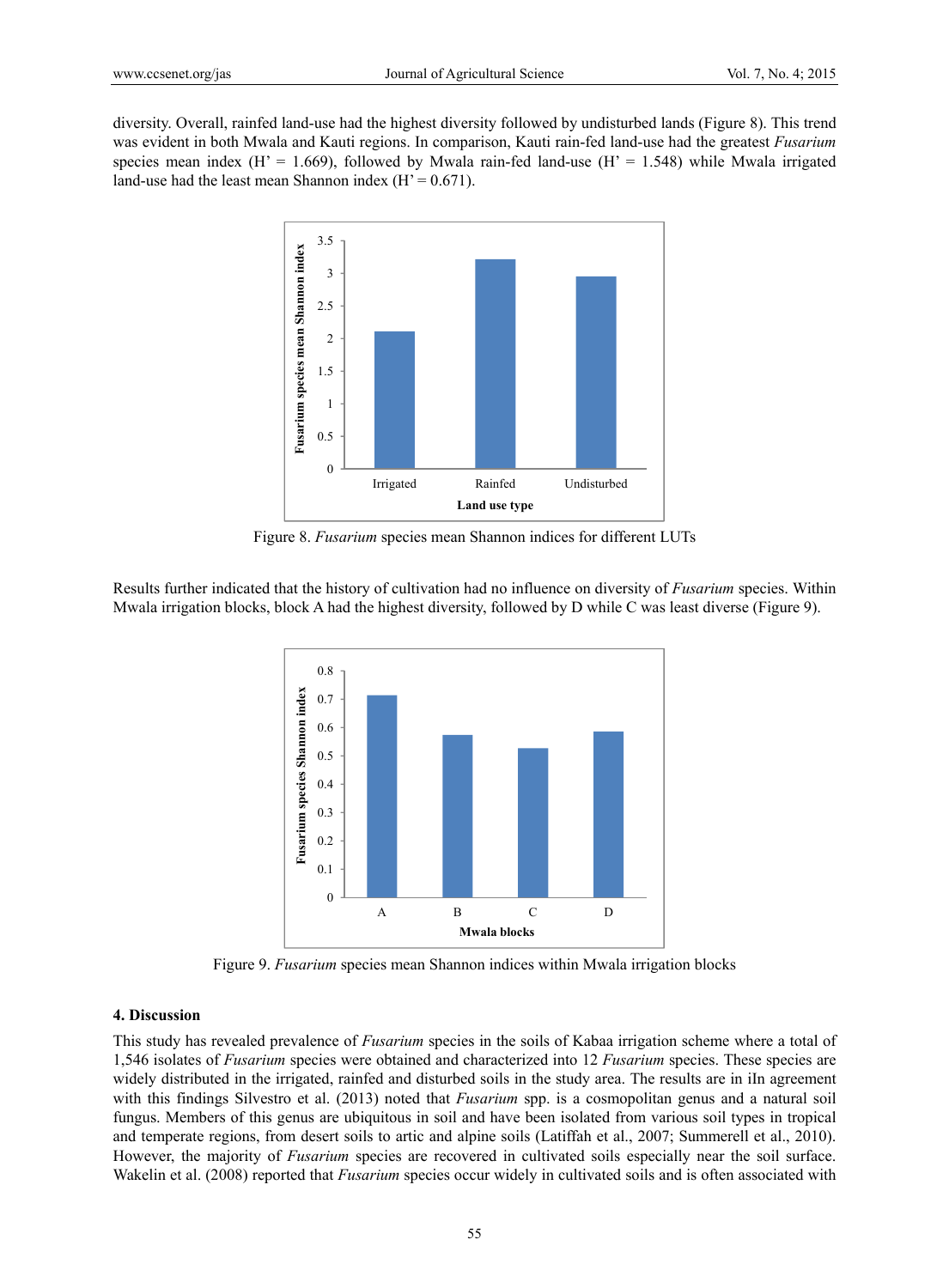plant roots either as parasites or saprophytes. The abundance of these species generally resembles that reported in South Africa (Rheeder & Marasas, 1998).

Earlier studies of *Fusarium* in Africa and Asia showed variable numbers and species composition. In their study Latiffah et al. (2007) identified four *Fusarium* species, namely, *F. solani*, *F. equiseti*, *F. semitectum* and *F. oxysporum*. In other studies in Lesotho, Nigeria and Zimbabwe have shown diverse species occurrence: *F. oxysporum*, *F. equiseti*, *F. solani*, *F. moniliforme*, *F. compactum*, *F. nygamai*, and *F. chlamydosporum* (Fawole & Olowonihi, 2005; Nwanwa & Nelson, 1993). A similar study of soils of South Africa showed the presence of nineteen species. These were *F. chlamydosporum*, *F. merismoides*, *F. lateritium*, *F. culmorum*, *F. compactum*, *F. dlamini*, *F. poae*, *F. proliferatum*, *F. verticillioides*, *F. scirpi*, *F. polyphialidicum*, *F. graminearum*, *F. sambucinum*, *F. napiforme*, *F. oxysporum*, *F. equiseti*, *F. semitectum*, *F. nygamai* and *F. solani*. Of these *F. oxysporum*, *F. equiseti*, *F. semitectum*, *F. nygamai* and *F. solani* were the most frequently isolated (Jeschke et al., 1990). *Fusarium semitectum and F. equiseti were commonly isolated from soil as reported by Burgess et al. (1988) and* Leslie et al. (1990, 2006), and most probably exist as soil inhabitants. Both species are not regarded as important plant pathogens although the species have been reported to cause diseases on several crops (Elmer, 1996). A previous study in soils of Kenya showed the occurrence of 26 species of *Fusarium* under different land use systems (Maina et al., 2009). The study revealed that *Fusarium oxysporum* was the most abundant and distributed species. These results are similar to those of the current study. This species could probably be highly adapted for competition as well as having a wide host range (Edel et al., 2001; Nelson et al., 1981). The difference in composition and abundance of soil *Fusarium* could be attributed to differences in type of plants grown, soil characteristics, as well as land management practices (Chehri, 2011).

This study indicated a high prevalence of *Fusarium oxysporum* being isolated from all LUTs*.* In their study, Maina et al. (2009) reported similar results, where *F. oxysporum* was the most prevalent species. Siti et al. (2012) also reported high prevalence of *Fusarium* species in Malaysia. In their study on diversity of *Fusarium* in agricultural lands, it was revealed that *F. oxysporum* was the most prevalent species at 26.2% followed by *F. semitectum* and *F. solani* at 24 and 21.3%, respectively. The prevalence of *F. oxysporum* fungus especially in cultivated lands in this study is an indicative of status of soil health. Members of this fungus have been reported as a serious pathogen on various plants and the prevalence of this fungus in the study area is a cause for concern. The plant pathogenic representatives of *Fusarium oxysporum* are involved in a variety of plant diseases such as vascular wilts, damping-off, crown rots and root rots (Jarvis & Shoemaker, 1978; Summerell & Rugg, 1992). In addition, *F. solani* was the second most prevalent species isolated in this study and was recovered in all the LUTs. It is a common soil-borne fungi and a pathogen to many agriculture crops such as citrus, pepper, and beans, (Fletcher & Karen, 2007; Nemec, 1987). Several studies have revealed that this species is widely distributed in numerous native soils such as in sub tropical, semi-arid and grassland soils (Burgess & Summerell, 1992) and desert soil (El Gindy & Saad, 1990). Therefore, in this study, it was not surprising that *F. solani* was the second most frequent species isolated from the study area. However, in a study covering Malaysian highlands, *F. solani*  was the most abundant species at 66.1% of all isolates followed by *F. graminearum* and *F. oxysporum* at 8.5 and 7.8%, respectively (Nurhazrati et al., 2012). This can be explained by the low temperatures of the highlands as well as the type of plants growing in these areas.

In this study, *F. merismoides* had the lowest abundance and the most restricted distribution. These results are in agreement with those of Silvestro et al. (2013) who reported that this species had a restricted distribution being isolated only from 5-10 cm soil layer from the rotation of winter agriculture. Jeschke et al. (1990) also observed low frequency of *F. merismoides* in soil samples collected from different altitudes in Southern Africa. The reason for low abundance and distribution of this species could probably be due to unfavovarable soil conditions. Leslie and Summerell (2006) suggested that *F. merismoides* is a fungal soil saprophyte, but has the potential to cause infections in plants if the environmental conditions are appropriate. Bateman and Murray (2001) observed that the frequency of this species in the soil increased under dry conditions, suggesting that the presence of a mucilaginous matrix produced by this fungal species may favor its survival and ability to compete in dry conditions (Louis & Cooke, 1983).

Results of this study further revealed that the soil abundance of *Fusarium* was related to the LUT. The abundance of soil *Fusarium* was positively influenced by intensity of disturbance. Farmlands with a higher intensity of disturbance had higher abundances of *Fusarium* while the undisturbed farmlands had the least abundance. These observations were replicated for both regions under study. These results are similar to those reported by Maina et al. (2009) who reported a higher abundance of *Fusarium* in disturbed lands. These results also correlate well with the survey carried out by Marasas et al. (1988) which revealed very low populations of *Fusarium* species in undisturbed indigenous sites. Bushula (2008) isolated only 122 *Fusarium* isolates from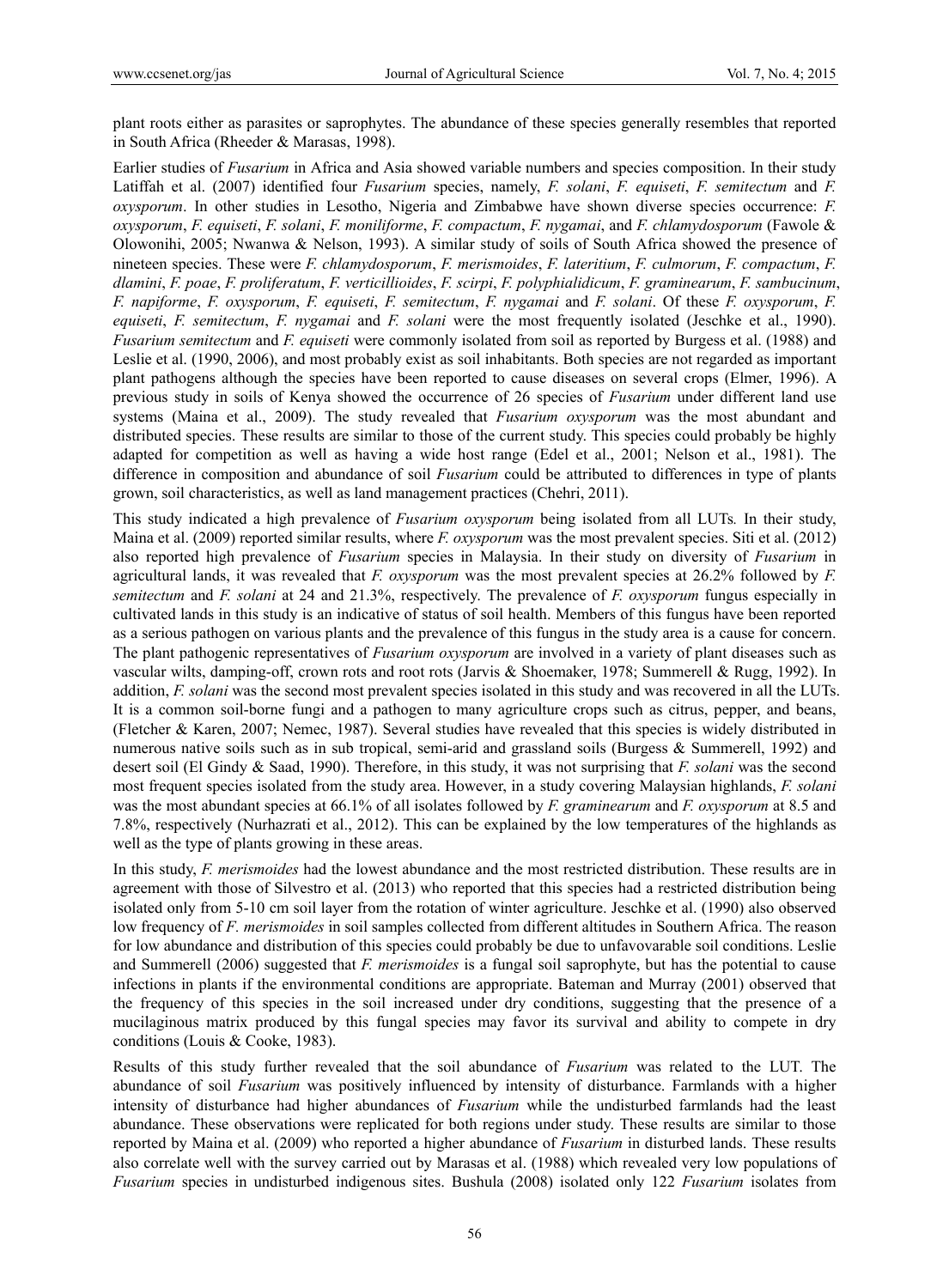native soils of Western Cape that were grouped into only 3 species. The results of the current study agree with previous reports from other authors, who observed that *Fusarium* genus is one of the most abundant fungi in agricultural soils and less abundant in undisturbed lands (Marasas et al., 1988; Thorn, 1997).

Disturbance of the soil through tillage leads to fragmentation of fungal hyphae which acts as propagules. Tillage may also help in dispersal of *Fusarium* propagules (Steinkellner & Langer, 2005). It also opens up the soil to aeration and hence supports physiological activities of *Fusarium* in the soil. It creates spaces through which water may percolate, hence aiding in dispersal of propagules. This can explain the high number of fusaria in cultivated under irrigation. According to Salas and Stack (1991), the method of tillage may not only affect the composition of soil *Fusarium* but also the abundance of species. That soil characteristics affect the abundance of soil fusaria has been confirmed (Maina et al., 2009; Wei et al., 2012). Cultivation of crops in the study area may involve use of organic and inorganic fertilizers, which may have an impact on abundance of soil fusaria (Maina et al., 2009). Long-term application of these elements in the soil will therefore have a bearing on abundance of soil fusaria. This may also account for higher abundance of this fungal group in agricultural land than the undisturbed soils. This study also indicated that there is low occurrence of *Fusarium* species in undisturbed soils. This could be as a result of suppression by other predominant saprophytic fungi present or that the fungus is selected against through lack of suitable host in these ecosystems.

The abundance of soil *Fusarium* was also positively influenced by the length in time of disturbance. This trend was clearly shown in Mwala irrigated blocks (Figure 5). Longer history of cultivation may favor proliferation of soil *Fusarium* due to prevalence of suitable host and conducive environmental conditions. Continuous cultivation ensures suitable substrates in the soil for the fungus. Wakelin et al. (2008) suggested that repeated incorporation of stubble into the soil after crop harvest could account for sustained higher populations of *Fusarium* species in the soil. *Fusarium* is a cellulolytic fungus and the stubble incorporation could increase fungal development and favor the breakdown of carbon and nitrogen source incorporated into the soil (Collins et al., 1990). Similar results were observed by Marasas et al. (1988) and Fernández et al. (2008) who showed that the presence of *F. acuminatum*, *F. equiseti* and *F. poae* could be related with the repeated incorporation of oilseed crops in the field sequence. They concluded that change in the structure of *Fusarium* community could be produced by changing type of crop stubble incorporated in the soil.

The results further revealed that *Fusarium* richness was positively related to disturbance. The most disturbed lands had the highest *Fusarium* richness. This was clearly demonstrated in both Mwala and Kauti regions. The results are in agreement with those of Nesci et al. (2006). Disturbance increases and sustains a higher richness of fungal species due to improved sources of nutrients and suitable growth environments. Richness also correlated positively with history of disturbance as reflected in Mwala irrigation blocks. The oldest block had the highest *Fusarium* richness. The results of this study further indicated that diversity between studied farms did not differ significantly. However, rain-fed land-use type had the highest diversity. This could be explained by the diversity of plants grown, soil characteristics and the effect of disturbance. Difference in soil properties and the crop types grown have been shown to affect the occurrence and recovery of *Fusarium* species (Burgess et al., 1988; Inam-Ul-Haq et al., 2009; Larkin & Fravel, 2002; Senthilkumar et al., 2011).

## **5. Conclusion**

The study provides the baseline information on the occurrence, diversity and distribution of *Fusarium* in various land-use systems. The influence of land-use on the occurrence of this fungus is evident. The more disturbed farmlands had the highest abundance, richness and diversity of *Fusarium* species. Similarly, the lands with a longer history of cultivation had the higher abundance, richness and diversity of *Fusarium* species. Differences in abundance and distribution among *Fusarium* species were observed with *F. oxysporum* being the most predominant and with a cosmopolitan distribution. Enhanced population and diversity of *Fusarium* species in agricultural soils could impact negatively on crop health and consequently on production of food for humans and animals. Sustainable ways of managing this highly crop pathogenic fungus should therefore be explored.

## **Acknowledgements**

The authors would like to acknowledge the following institutions for facilitating this study, The Ministry of Agriculture, The ADB Bank, Kenya Agricultural and Livestock Research Organization and the University of Nairobi.

# **References**

Alabouvette, C. (1999). *Fusarium* wilt suppressive soils: An example of disease suppressive soils. *Australasian Plant Pathology, 28*, 57-64. http://dx.doi.org/10.1071/AP99008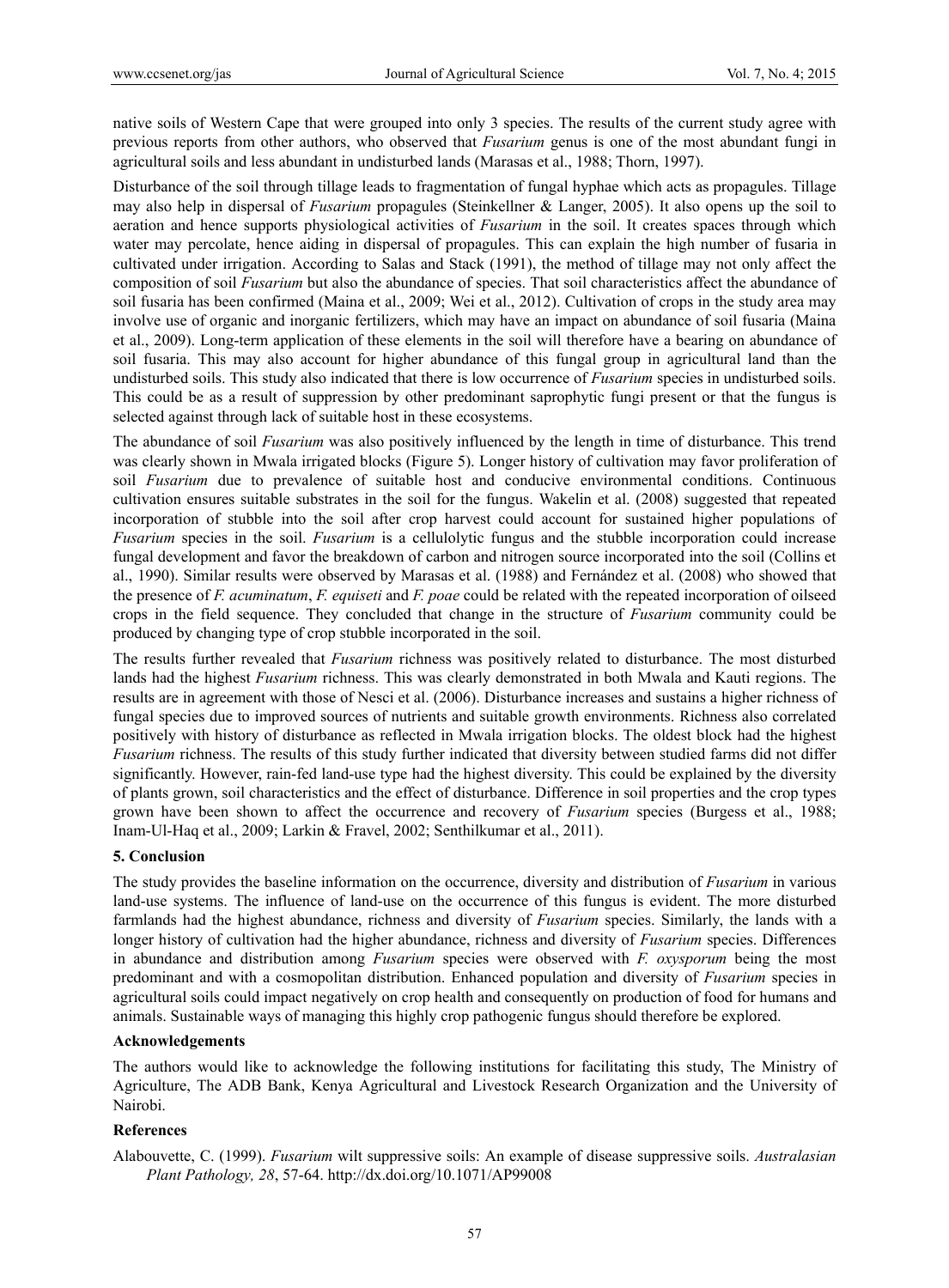- Alexopoulos, C. J., Mims, C. W., & Blackwell, M. (1996). *Introductory Mycology* (4th ed., p. 868). New York: John Wiley & Sons, Inc. Retrieved from http://trove.nla.gov.au/version/46511427
- Amir, H., & Alabouvette, C. (1993). Involvement of soil abiotic factors in the mechanisms of soil suppressiveness of Fusarium wilts. *Soil Biology and Biochemistry, 25*, 157-164. http://dx.doi.org/10.1016/0038-0717(93)90022-4
- Bacon, C. W., & Hinton, D. M. (1996). Symptomless endophytic colonisation of maize by *Fusarium moniliforme*. *Canadian Journal of Botany, 74*, 1195-1202. http://dx.doi.org/10.1139/b96-144
- Bateman, G. L., & Murray, G. (2001). Seasonal variation in populations of *Fusarium* species in wheat-field soil. *Applied Soil Ecology, 18*, 117-128. http://dx.doi.org/10.1016/S0929-1393(01)00158-5
- Blaney, B. J., & Dodman, R. L. (2002). Production of zearalenone, deoxynivalenol, nivalenol, and acetylated derivatives by Australian isolates of *Fusarium graminearum* and *F. pseudograminearum*in relation to source and culturing conditions. *Australian Journal of Agricultural Research, 53*, 1317-1326. http://dx.doi.org/10.1071/AR02041
- Booth, C. (1971). *The genus Fusarium* (p. 237). Commonwealth Mycological Institute, Kew, Surrey, England. Retrieved from http://trove.nla.gov.au/version/27039116
- Bolkan, H. A., Dianese, J. C., & Cupertino, F. P. (1979). Survival and colonization potential of *Fusarium moniliforme* var. *subglutinans* in soil. *Phytopathology, 69*, 1298-1301. http://dx.doi.org/10.1094/Phyto-69-1298
- Brayford, D. (1993). *The identification of Fusarium species* (p. 119). CAB International, UK.
- Broomhead, J. N., Ledoux, D. R., Bermudez, A. J., & Rottinghaus, G. E. (2002). Chronic effects of moniliformin in broilers and turkeys fed dietary treatments to marketage. *Avian Diseases, 46*, 901-908. http://dx.doi.org/10.1637/0005-2086(2002)046%5B0901:CEOMIB%5D2.0.CO;2
- Burgess, L. W., Liddell, C. M., & Summerell, B. A. (1988). Laboratory manual for *Fusarium* research (2nd ed., p. 156). University of Sydney, Sydney.
- Burgess, L. W., & Summerell, B. A. (1992). Mycogeography of Fusarium: Survey of Fusarium species from subtropical and semiarid grassland soils from Queensland Australia. *Mycological Research, 96*(9), 780-784. http://dx.doi.org/10.1016/S0953-7562(09)80448-6
- Bushula, V. S. (2008). *Native Fusarium species from indigenous Fynbos soils of the Western Cape* (MSc. Thesis, p. 197). Stellenbosch University. Retrieved from http://hdl.handle.net/10019.1/2437
- Chehri, K., Salleh, B., Yli-Mattila, T., Reddy, N., & Abbasi, S. (2011). Molecular characterisation of pathogenic *Fusarium* species in cucurbit plants from Kermanshah province, Iran. *Saudi Journal of Biological Sciences, 18*(4), 341-35. http://dx.doi.org/10.1016/j.sjbs.2011.01.007
- Edel, V., Steinberg, C., Gautheron, N., Recorbet, G., & Alabouvette, C. (2001). Genetic diversity of *Fusarium oxysporum* populations isolated from different soils on France. *FEMS Microbiology Ecology, 36*, 61-71. http://dx.doi.org/10.1111/j.1574-6941.2001.tb00826.x
- El Gindy, A. A., & Saad, R. R. (1990). Fungi of virgin and cultivated soil of Salhiah Desert, Egypt. *Zentralbl Mikrobiol,* 145(7): 547-551.
- Elmer, W. H. (1996). *Fusarium* fruit rot of pumpkin in Connecticut. *Plant Disease, 80*, 131-135. http://dx.doi.org/10.1094/PD-80-0131
- Fawole, O. B., & Olowonihi, E. T. (2005). Distribution of fungi and bacteria in the soils of the University of Ilorin Teaching and Research Farm. *Journal of Agricultural Research, 4*, 218-227.
- Fernández, M. R., Huber, D., Basnyat, P., & Zentner, R. P. (2008). Impact of agronomic practices on populations of *Fusarium* and other fungi in cereal and non cereal crop residues on the Canadian Prairies. *Soil Till. Res., 100*, 60-71. http://dx.doi.org/10.1016/j.still.2008.04.008
- Fletcher, J. T., & Karen, L. L. (2007). A stem rot of tomato caused by *Fusarium merismoides*. *Plant Pathology, 34*(3), 443-445. http://dx.doi.org/10.1111/j.1365-3059.1985.tb01387.x
- Foley, J. A. (2005). Global consequences of land use. *Science, 309*, 570-574. http://dx.doi.org/10.1126/science.1111772
- Garbeva, P, van Veen, J. A., & van Elsas, J. D. (2004). Microbial diversity in soil: selection of microbial populations by plant and soil type and implications for disease suppressiveness. *Annual Review of*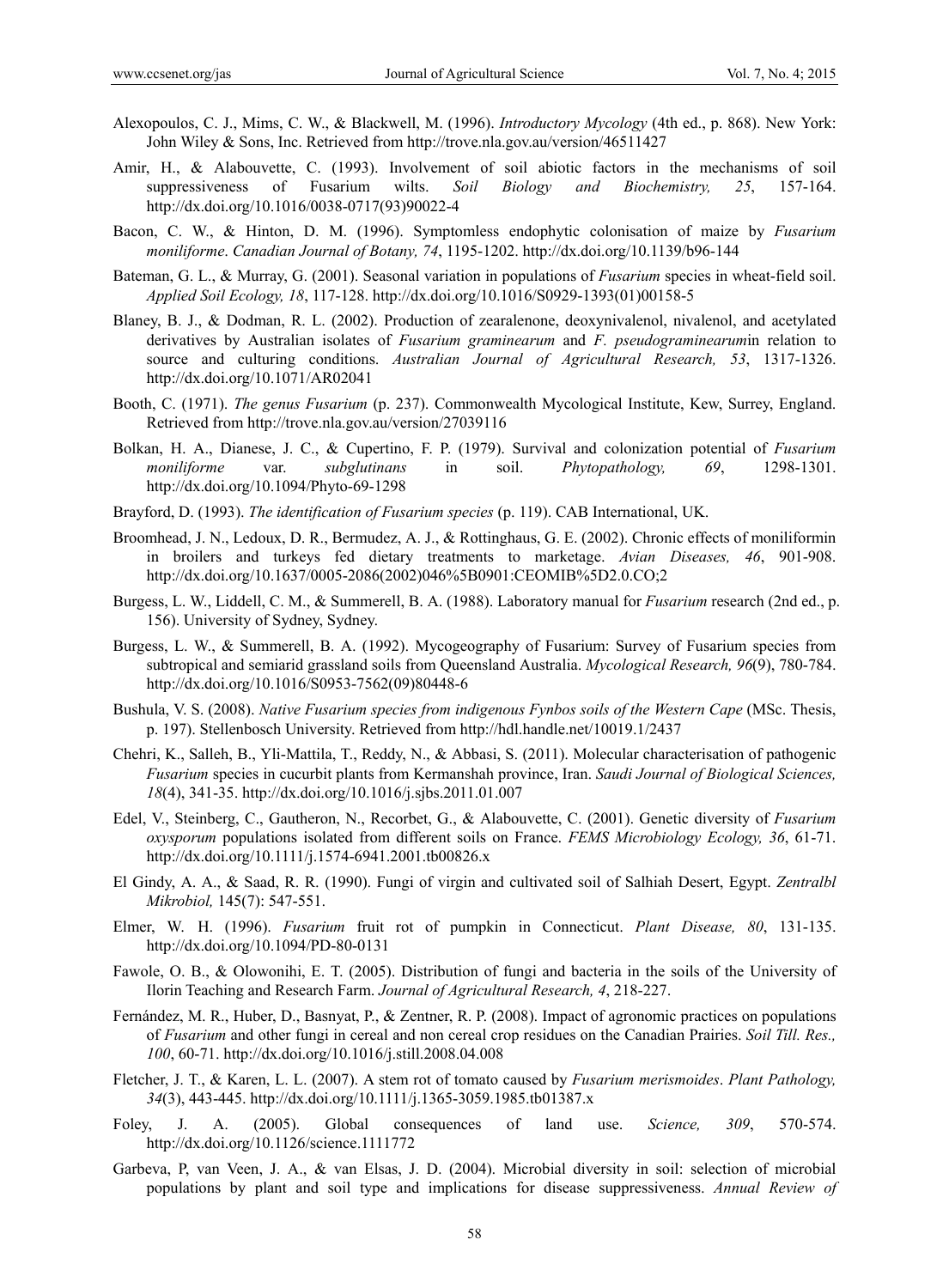*Phytopathology, 42*, 243-270. http://dx.doi.org/10.1146/annurev.phyto.42.012604.135455

- Godoy, P., Nunes, F., Silva, V., Tomimori-Yamashita, J., Zaror, L., & Fischman, O. (2004). Onychomycosis caused by *Fusarium solani* and *Fusarium oxysporum* in Sao Paulo, Brazil. *Mycopathologia, 157*, 287-290. http://dx.doi.org/10.1023/B:MYCO.0000024186.32367.d4
- Gorman, S. R., Magiorakos, A., Zimmerman, S. K., & Craven, D. E. (2006). *Fusarium oxysporum* pneumonia in an immune competent host. *Southern Medical Journal, 99*, 613-616. http://dx.doi.org/10.1097/01.smj.0000217160.63313.63
- Goldblum, D., Frueh, B. E., Zimmerli, S., & Bohnke, M. (2000). Treatment of post Keratitis *Fusarium*  endophthalmitis with amphotericin B lipid complex. *Cornea, 19*, 853-856. http://dx.doi.org/10.1097/00003226-200011000-00019
- Inam-Ul-Haq, M., Javed, N., Ahsan-khan, M., Jaskani, M. J., Khan, M. M., Khan, H. U., … Gowen, S. R. (2009). Role of temperature, moisture and *Trichoderma* species on the survival of *Fusarium oxysporum ciceri* in the rainfed areas of Pakistan. *Pakistani Journal of Botany, 41*, 1965-1974.
- Jarvis, W. R., & Shoemaker, R. A. (1978). Taxonomic status of *Fusarium oxysporum* causing foot and root rot of tomato. *Phytopathology, 68*, 1679-1680. http://dx.doi.org/10.1094/Phyto-68-1679
- Jeschke, N., Nelson, P. E., & Marasas, W. F. O. (1990). *Fusarium* spp. isolated from soil samples collected at different altitudes in the Transkei, southern Africa. *Mycologia, 82*, 727-733. http://dx.doi.org/10.2307/3760159
- Kedera, C. J., Plattner, R. D., & Desjardins, A. E. (1999). Incidence of *Fusarium* spp. and levels of Fumonisin B in Maize in Western Kenya. *Applied and Environmental Microbiology, 65*, 41-44.
- Larkin, R. P., & Fravel, D. R. (2002). Effects of varying environmental conditions on biological control of *Fusarium* wilt of tomato by nonpathogenic *Fusarium* spp. *Phytopathology, 92*, 1160-1166. http://dx.doi.org/10.1094/PHYTO.2002.92.11.1160
- Latiffah, Z., Mohd, Z. M., & Baharuddin, S. (2007). Diversity of *Fusarium* species in cultivated soils in Penang. *Malaysian Journal of Microbiology, 3*, 27-30.
- Leslie, J. F., Pearson, C. A. S., Nelson, P. E., & Toussoun, T. A. (1990). Fusarium species from corn, sorghum, and soybean fields in the central and eastern United States. *Phytopathology, 80*(4), 343-350. http://dx.doi.org/10.1094/Phyto-80-343
- Leslie, J. F., Summerell, B. A., & Bullock, S. (2006). *The Fusarium laboratory manual* (p. 388). New York: Wiley-Blackwell. http://dx.doi.org/10.1002/9780470278376
- Louis, I., & Cooke, R. C. (1983). Influence of the conidial matrix of *Sphaerellopsis filum* (Darluca filum) on spore germination. *Trans BR Mycol Soc, 81*, 667-670. http://dx.doi.org/10.1016/S0007-1536(83)80151-X
- Luque, A. G., Pioli, R., Bonel, B., & Alvarez, D. P. (2005). Cellulolytic fungi populations in stubble and soil as affected by agricultural management practices. *Bulletin of Agriculture Horticulture, 23*, 121-142. http://dx.doi.org/10.1080/01448765.2005.9755316
- Maina, P. K., Okoth, S., & Monda, E. (2009). Impact of land use on distribution an diversity of *Fusarium species*  in TaitaTaveta, Kenya. *Tropical and Subtropical Agroecosystem, 11*, 323-335.
- Marasas, W. F. O., Burgess, L. W., Anelich, R. Y., Lamprecht, S. C., & Van Schalkwyk, D. J. (1988). Survey of *Fusarium* species associated with plant debris in South African soils. *S Afr J Bot, 54*, 63-71.
- Mauseth, J. (2008). *Botany: An Introduction to Plant Biology* (p. 672). New York: Jones and Bartlett Publishers.
- McGuire, K. L., Fierer, N., Bateman, C., Treseder, K. K., & Turner, B. L. (2012). Fungal community composition in Neotropical rain forests; influence of tree diversity and precipitation. *Microbial Ecology, 63*, 804-12. http://dx.doi.org/10.1007/s00248-011-9973-x
- Mselle, J. (1999). Fungal keratitis as an indicator of HIV infection in Africa. *Tropical Doctor, 29*, 133-135.
- Nelson, P. E., Toussoun, T. A., & Marassas, W. F. O. (1983). *Fusarium spp: An illustrated Guide for Identification*  (p. 193). The Pennsylvania State University Press, University Park, PA.
- Nemec, S. (1987). *Fusarium solani* association with branch and trunk cankers on citrus weakened by cold weather in Florida, USA. *Mycopathologia, 97*, 1443-150. http://dx.doi.org/10.1007/BF00437237
- Nesci, A., Barros, G., Castillo, C., & Etcheverry, M. (2006). Soil fungal population in pre-harvest maize